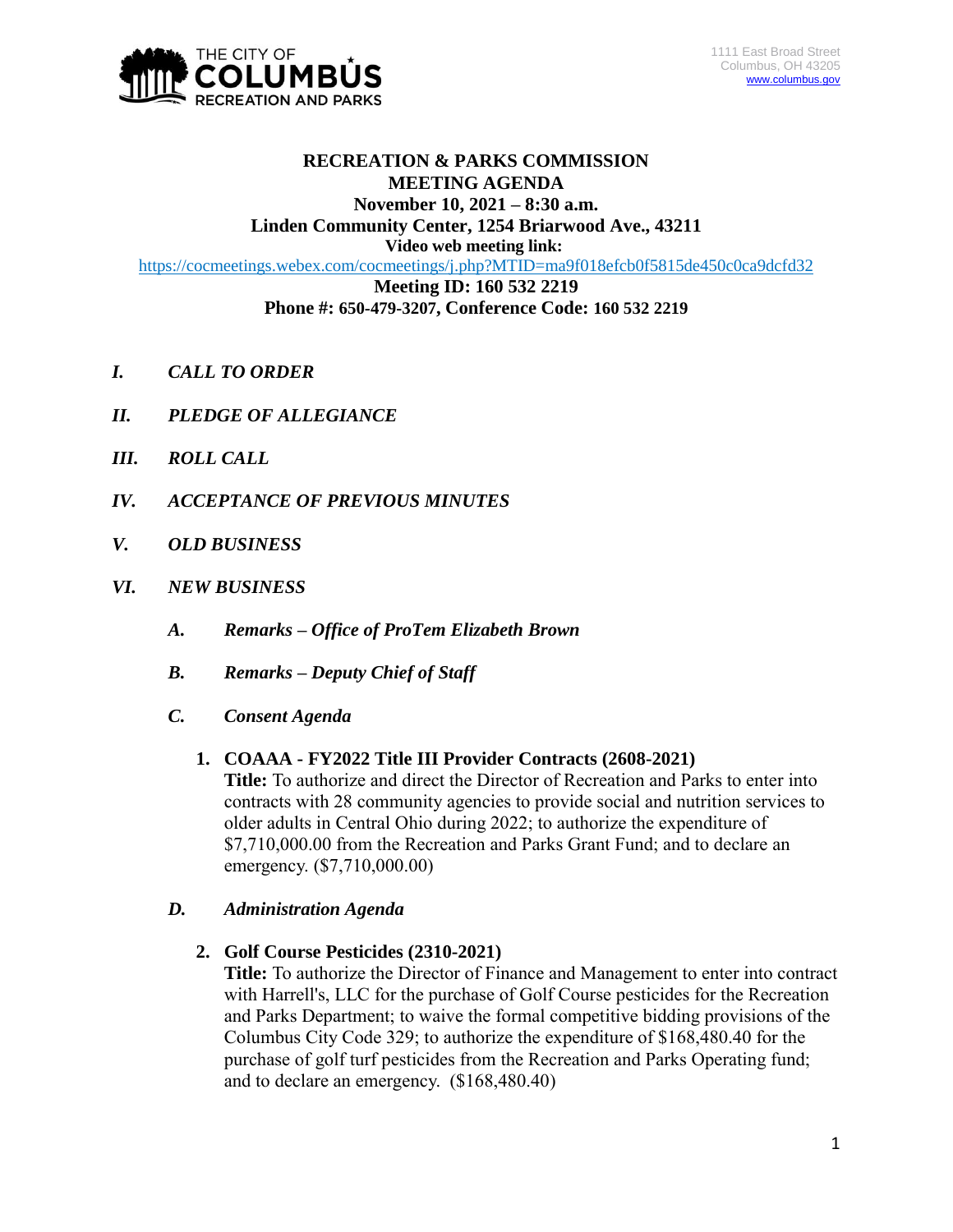

## **3. Linden Early Childhood Development Playground Improvements – Contract Modification (2929-2021)**

**Title:** To authorize the Director of Recreation and Parks to modify an existing contract with Playworld Midstates (ord. 2053-2020) to provide construction services associated with the CDBG Linden School Park Playground Improvements 2020; to authorize an expenditure of \$30,000 from the Recreation and Parks Voted Bond Fund; and to declare an emergency.

Proposals were originally advertised through Vendor Services, in accordance with City Code Section 329, on 8/4/2020 and received by the Recreation and Parks Department on 8/18/2020. Proposals were received from the following companies:

| Company                    | <b>Status</b> | Amount       |
|----------------------------|---------------|--------------|
| <b>Playworld Midstates</b> | MAJ           | \$330,207.60 |

After reviewing the proposals that were submitted, it was determine that Playworld Midstates was the lowest and most responsive bidder.

Playworld Midstates and all proposed subcontractors have met code requirements with respect to prequalification, pursuant to relevant sections of Columbus City Code Chapter 329.

### **4. Tuttle Park Lower Field Improvements (2930-2021)**

**Title:** To authorize the Director of Recreation and Parks to modify an existing contract with R.W. Setterlin Building Company (ord.0596-2021) to provide construction services associated with Tuttle Park Lower Field Improvements and to authorize an expenditure of \$105,000.00 from the Urban Infrastructure Recovery Fund and the voted Recreation and Parks voted bond fund; and to authorize an expenditure of \$17,114.00 from the Urban Infrastructure Recovery Fund for interdepartmental inspections and fees; and to declare an emergency.

Proposals were originally advertised through Vendor Services, in accordance with City Code Section 329, on February 3<sup>rd</sup>, 2021 and received by the Recreation and Parks Department on February 23rd, 2021. Proposals were received from the following companies:

| <u>Company</u>                  | <b>Status</b> | Amount       |
|---------------------------------|---------------|--------------|
| R.W. Setterlin Building Company | MAJ           | \$848,636.70 |
| 2K General Company, Inc.        | MAJ           | \$924,000.00 |

After reviewing the proposals that were submitted, it was determine that R.W. Setterlin Building Company was the lowest and most responsive bidder.

R.W. Setterlin Building Company and all proposed subcontractors have met code requirements with respect to prequalification, pursuant to relevant sections of Columbus City Code Chapter 329.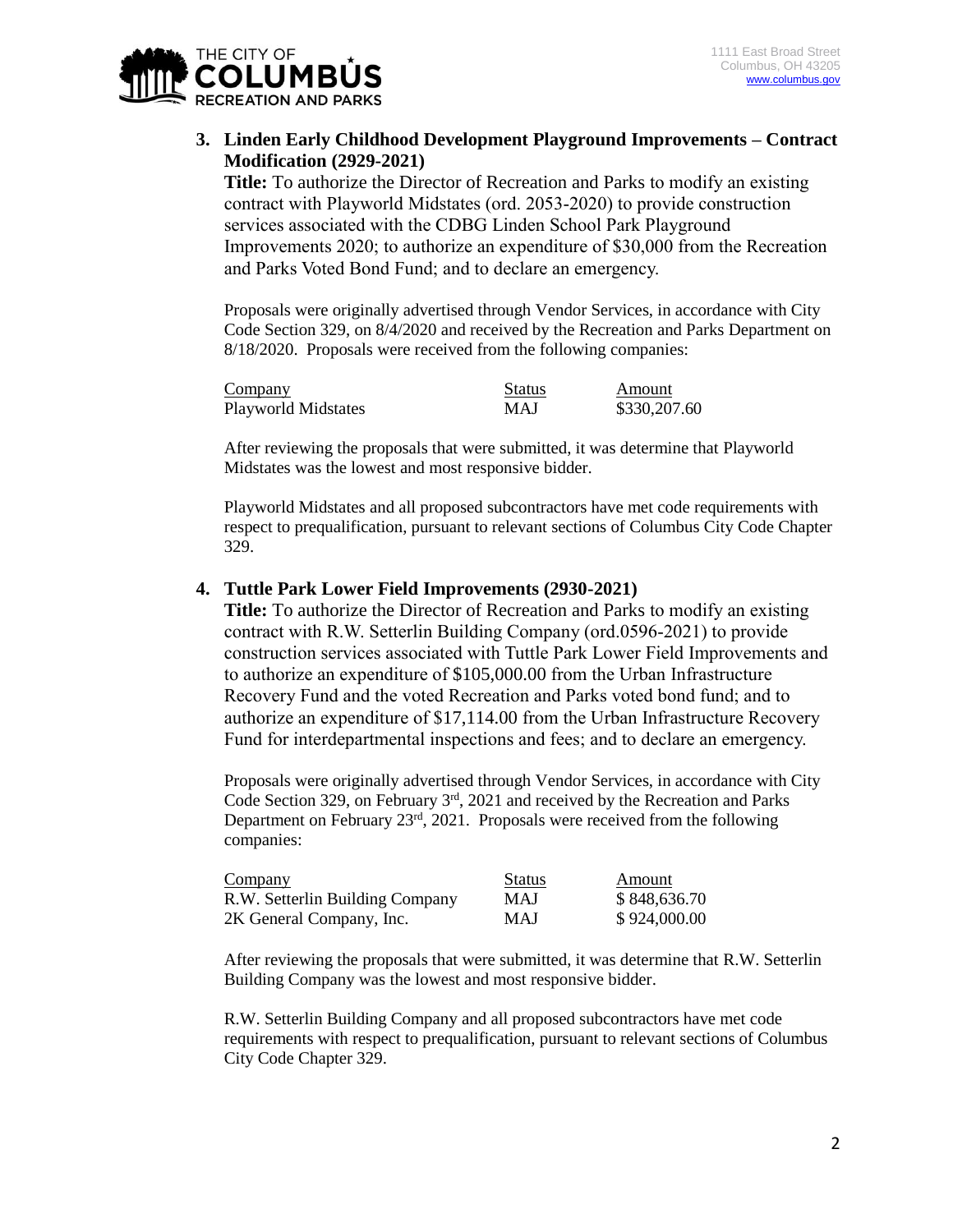

## **5. Greenways Trail Connections 2019 (2931-2021)**

**Title:** To authorize the Director of Recreation and Parks to modify an existing contract with Environmental Design Group, LLC (EDG) (ord. 1261-2019) to provide professional engineering services associated with Greenways Trail Connections 2019; to authorize an expenditure of \$8,866.84 from the Urban Infrastructure Recovery Fund; and to declare an emergency.

Vendors were Prequalified in accordance with City Code Section 329.26(b). Three of the Prequalified Vendors were selected to submit technical proposals, in accordance with City Code Section 329.28. Bids were advertised to our prequalified vendors, in accordance with City Code Section 329, on January 14, 2019 and received by the Recreation and Parks Department on February 12, 2019.

| Company                         | <b>Status</b> | Amount* |
|---------------------------------|---------------|---------|
| <b>OHM</b> Advisors             | <b>MAJ</b>    | N/A     |
| Environmental Design Group, LLC | MAJ           | N/A     |
| Arcadis                         | <b>MAJ</b>    | N/A     |

In accordance with City Code, a selection team evaluated the proposals and recommended Environmental Design Group LLC be selected to perform the work. The firm was chosen based on their referenced projects, experience, qualifications, availability, timeline, and project approach.

\*Note, design contracts are quality based selections and not based on price. Costs were not requested nor where they part of this evaluation.

### **6. Sawyer Center Sub-lease (2955-2021)**

**Title:** To authorize the Director of the Recreation and Parks Department to enter into a sub-lease agreement with Community for New Direction Inc. to occupy, provide services, and manage the first and half of the second floor of the Sawyer Recreation Center, located at 1000 Atcheson St., Columbus, Ohio 43204; and to declare an emergency.

- *E. Recreation & Program Services Agenda – No Legislation*
- *F. Parks Operations & Maintenance Agenda – No Legislation*
- *G. Youth & Family Development Agenda – No Legislation*

### *VI. DEPARTMENT & PROJECT UDPATES*

*A. Quarterly Diversity Utilization Report*

### *VII. CRP FOUNDATION UPDATE*

### *VIII. DIVISION UPDATES*

- *A. COAAA – Executive Director, Cindy Farson*
- *B. Community Relations – Chief Communications Officer, Kerry Francis*
- *C. Parks Maintenance & Operations - Assistant Director, Troy Euton*